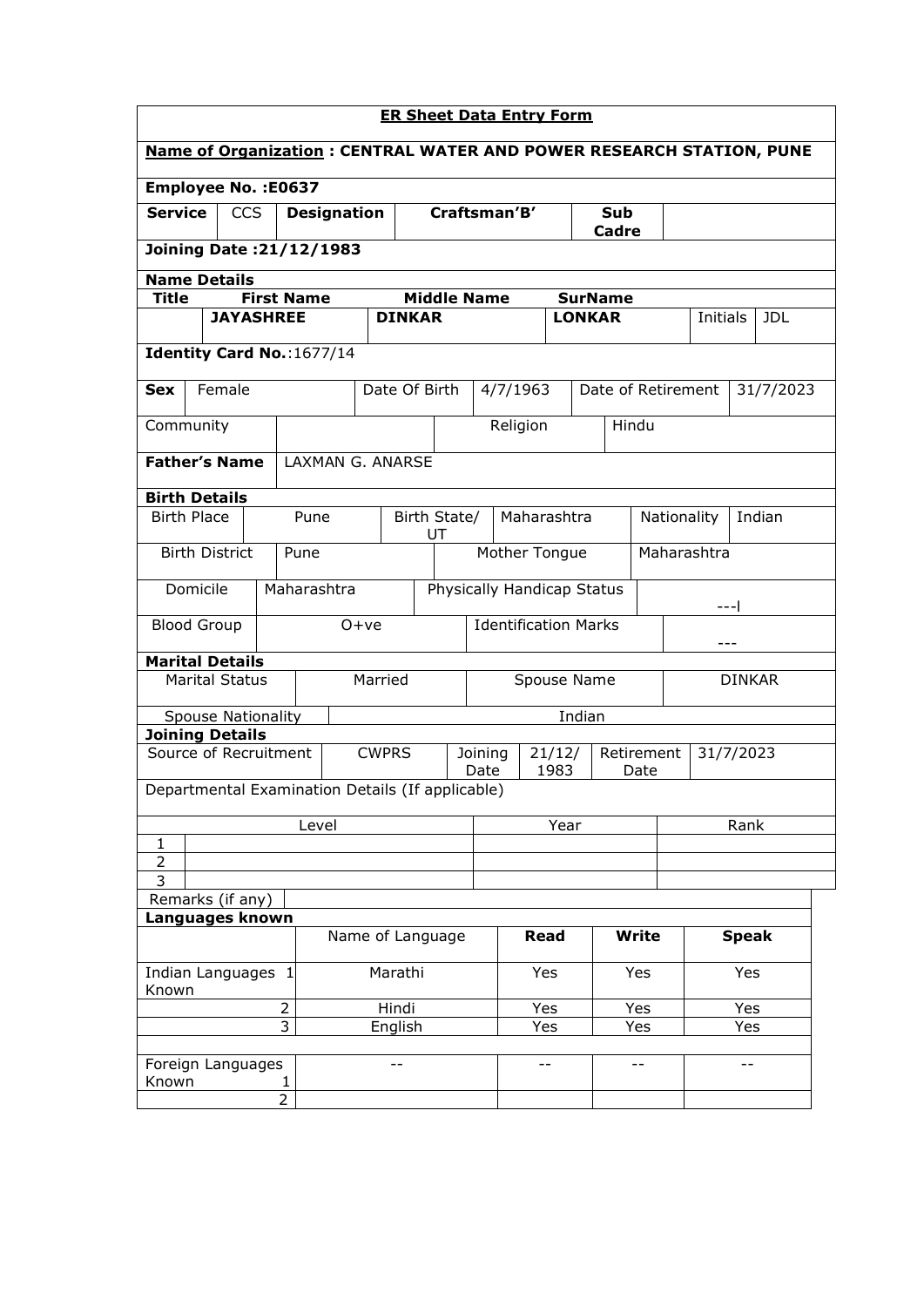## Details of deputation (if applicable)

| Name of the Office | Post held at that<br>time in parent office |  | Period of deputation |      |  |
|--------------------|--------------------------------------------|--|----------------------|------|--|
|                    |                                            |  | Since                | From |  |
|                    |                                            |  |                      |      |  |

## Details of Foreign Visit

| SI.<br>No. | Place of Visit | Date of<br>visit | Post held at<br>that time | Whether it 丨<br>is a          | Details of visit |
|------------|----------------|------------------|---------------------------|-------------------------------|------------------|
|            |                |                  |                           | personal or<br>official visit |                  |
|            |                | ---              |                           |                               |                  |

Transfer/Posting Detail (if applicable)

| Place | Period of posting |      |  |  |  |  |
|-------|-------------------|------|--|--|--|--|
| ---   | Since             | From |  |  |  |  |
|       | ---               | ---  |  |  |  |  |
| ---   | ---               | ---  |  |  |  |  |
|       |                   |      |  |  |  |  |

| Qualification (Use extra photocopy sheets for multi qualifications, experience, training, awards details) |                   |             |                                                                                               |                           |               |      |                  |             |  |  |
|-----------------------------------------------------------------------------------------------------------|-------------------|-------------|-----------------------------------------------------------------------------------------------|---------------------------|---------------|------|------------------|-------------|--|--|
| Qualification                                                                                             |                   | Discipline  |                                                                                               | Specialization 1          |               |      |                  |             |  |  |
| 1) I.T.I. Certificate course.                                                                             |                   | Electronics |                                                                                               |                           |               |      |                  |             |  |  |
| Diploma Engineering.<br>2)                                                                                |                   |             | Electronics                                                                                   |                           |               |      |                  |             |  |  |
| Year                                                                                                      |                   |             | Division                                                                                      |                           | CGPA/ % Marks |      | Specialization 2 |             |  |  |
| 1) 1982                                                                                                   |                   |             | Distinction                                                                                   |                           | 79%           |      |                  |             |  |  |
| 2) 1993                                                                                                   |                   |             | 2 <sup>nd</sup> class                                                                         |                           | 58%           |      |                  |             |  |  |
| Institution                                                                                               |                   |             | University                                                                                    |                           | Place         |      |                  | Country     |  |  |
| 1) Board of Technical                                                                                     |                   |             |                                                                                               |                           | Aundh Pune    |      |                  | Maharashtra |  |  |
| 2) Board of Technical                                                                                     |                   |             |                                                                                               |                           | Pune          |      |                  | Maharashtra |  |  |
| <b>Experience</b>                                                                                         |                   |             |                                                                                               |                           |               |      |                  |             |  |  |
| Type of Posting                                                                                           |                   |             | Level                                                                                         |                           |               |      |                  |             |  |  |
| Regular                                                                                                   |                   | Group C     |                                                                                               |                           |               |      |                  |             |  |  |
| Designation                                                                                               |                   |             | <b>Present Position</b>                                                                       |                           |               |      |                  |             |  |  |
| Craftsman 'B'                                                                                             |                   |             | Craftsman 'B'                                                                                 |                           |               |      |                  |             |  |  |
| Ministry                                                                                                  |                   |             | Department                                                                                    |                           |               |      |                  |             |  |  |
| <b>Water Resources River</b>                                                                              |                   |             | Instrumentation                                                                               |                           |               |      |                  |             |  |  |
| Development and Ganga                                                                                     |                   |             |                                                                                               |                           |               |      |                  |             |  |  |
| Rejunvation                                                                                               |                   |             |                                                                                               |                           |               |      |                  |             |  |  |
| Office                                                                                                    | Place             |             |                                                                                               |                           |               |      |                  |             |  |  |
| <b>CWPRS Pune</b>                                                                                         | Khadkwasla Pune   |             |                                                                                               |                           |               |      |                  |             |  |  |
| <b>Experience Subject</b>                                                                                 | Period of Posting |             |                                                                                               |                           |               |      |                  |             |  |  |
| Major                                                                                                     |                   |             | Minor                                                                                         |                           |               | From |                  | To          |  |  |
| Instrumentation                                                                                           |                   |             |                                                                                               | Electronics<br>21/12/1983 |               |      | Till date        |             |  |  |
| $\cdots$ $\cdots$ $\cdots$ $\cdots$                                                                       |                   |             | Note:-Refer the Annexure to fill above Major, Minor Subjects and below given training subject |                           |               |      |                  |             |  |  |

*(minimum 1 week & above)*